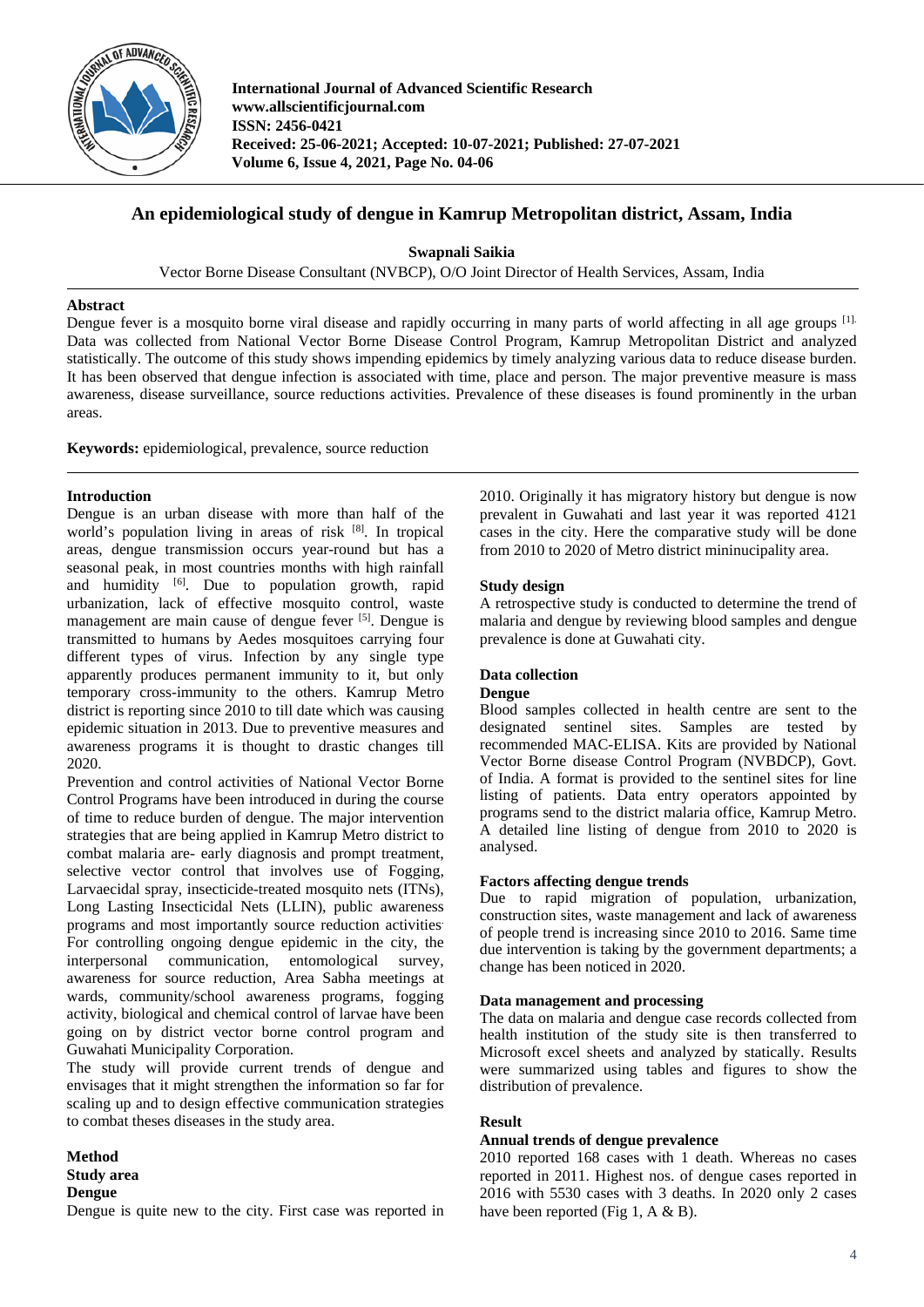

Fig 1: Year wise dengue case from 2012-2020 (A and B)

Month wise distribution of cases shows that dengue is prevalent very less in all moths. Highest numbers are observed after summer, i.e. September to December, after the rainfall to winter (Fig 2).



**Fig 2:** Monthwise distribution of cases from 2012-2020

Age distribution of cases from 2012-2020 shows that all the age groups are affected and highest numsers age groups are 15 to 34 years (Fig 3).



**Fig 3:** Age distribution of dengue positive cases of Kamrup Metro

#### **Discussion**

Seasonal variation reveals that after the rainy season dengue transmission increases. Cases reported throughout the year but increasing trend has been seen September to November. In 2018 remarkable changes in cases has been seen. This might be intervention programs by inter-sectoral departments and public awareness programs and also waste management by municipality compared to last year  $[2, 3, 4]$ .

Dengue affects all age groups. Maximum numbers of cases between 15-34 years and compared to female males are more affected. This reason might be males are exposed by means of working behaviour or living behaviour<sup>[7]</sup>

This study reveals prevalence of indigenous dengue cases in city area and due to interventions fluctuation of cases has been noticed.